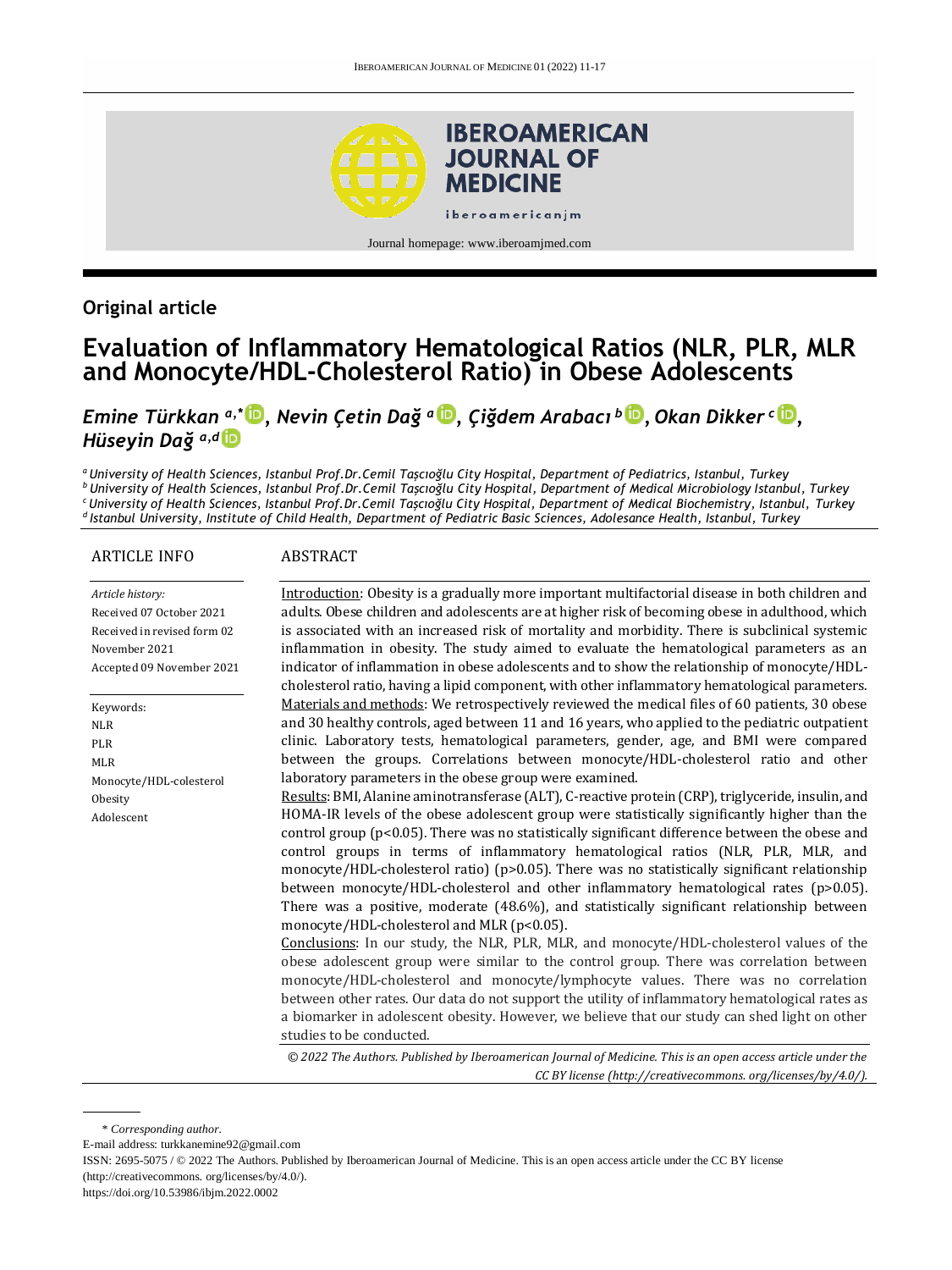# **Evaluación de las relaciones hematológicas inflamatorias (NLR, PLR, MLR y relación monocitos / colesterol HDL) en adolescentes obesos**

| <b>INFO. ARTÍCULO</b>                                                                                                                  | <b>RESUMEN</b>                                                                                                                                                                                                                                                                                                                                                                                                                                                                                                                                                                                                                                                                                                                                                                                                                                                                                                                                                                                                                                                                                                                                                                                                                                                                                                                                                                                                                                                                                                                                                                                                                                                                                                                                                                                                                                                            |
|----------------------------------------------------------------------------------------------------------------------------------------|---------------------------------------------------------------------------------------------------------------------------------------------------------------------------------------------------------------------------------------------------------------------------------------------------------------------------------------------------------------------------------------------------------------------------------------------------------------------------------------------------------------------------------------------------------------------------------------------------------------------------------------------------------------------------------------------------------------------------------------------------------------------------------------------------------------------------------------------------------------------------------------------------------------------------------------------------------------------------------------------------------------------------------------------------------------------------------------------------------------------------------------------------------------------------------------------------------------------------------------------------------------------------------------------------------------------------------------------------------------------------------------------------------------------------------------------------------------------------------------------------------------------------------------------------------------------------------------------------------------------------------------------------------------------------------------------------------------------------------------------------------------------------------------------------------------------------------------------------------------------------|
| Historia del artículo:<br>Recibido 07 Octubre 2021<br>Recibido en forma revisada<br>02 Noviembre 2021<br>Aceptado 09 Noviembre<br>2021 | Introducción: La obesidad es una enfermedad multifactorial cada vez más importante tanto en<br>niños como en adultos. Los niños y adolescentes obesos tienen un mayor riesgo de volverse<br>obesos en la edad adulta, lo que se asocia con un mayor riesgo de mortalidad y morbilidad. Hay<br>inflamación sistémica subclínica en la obesidad. El estudio tuvo como objetivo evaluar los<br>parámetros hematológicos como indicador de inflamación en adolescentes obesos y mostrar la<br>relación de la relación monocitos/colesterol HDL, que tiene un componente lipídico, con otros<br>parámetros hematológicos inflamatorios.                                                                                                                                                                                                                                                                                                                                                                                                                                                                                                                                                                                                                                                                                                                                                                                                                                                                                                                                                                                                                                                                                                                                                                                                                                        |
| Palabras clave:<br><b>NLR</b><br>PLR<br><b>MLR</b><br>Monocito/Colesterol HDL<br>Obesidad<br>Adolescentes                              | Materiales y métodos: Se revisaron retrospectivamente los expedientes médicos de 60 pacientes,<br>30 obesos y 30 controles sanos, con edades comprendidas entre los 11 y los 16 años, que<br>acudieron a la consulta externa de pediatría. Se compararon las pruebas de laboratorio, los<br>parámetros hematológicos, el sexo, la edad y el IMC entre los grupos. Se examinaron las<br>correlaciones entre la proporción de monocitos/colesterol HDL y otros parámetros de<br>laboratorio en el grupo de obesos.<br>Resultados: Los niveles de IMC, alanina aminotransferasa (ALT), proteína C reactiva (PCR),<br>triglicéridos, insulina y HOMA-IR del grupo de adolescentes obesos fueron estadísticamente<br>significativamente más altos que los del grupo de control $(p<0.05)$ . No hubo diferencias<br>estadísticamente significativas entre los grupos de obesidad y de control en términos de<br>inflamatorias (NLR, PLR, MLR<br>hematológicas<br>proporciones<br>proporción de<br>V<br>monocitos/colesterol HDL) (p>0,05). No hubo una relación estadísticamente significativa entre<br>monocitos/colesterol HDL y otras tasas hematológicas inflamatorias (p>0,05). Hubo una<br>relación positiva, moderada (48,6%) y estadísticamente significativa entre monocitos/colesterol<br>HDL y MLR $(p < 0.05)$ .<br>Conclusiones: En nuestro estudio, los valores de NLR, PLR, MLR y monocitos/colesterol HDL del<br>grupo de adolescentes obesos fueron similares a los del grupo control. Hubo correlación entre<br>los valores de monocitos/colesterol HDL y monocitos/linfocitos. No hubo correlación entre otras<br>tasas. Nuestros datos no apoyan la utilidad de las tasas hematológicas inflamatorias como<br>biomarcador en la obesidad adolescente. Sin embargo, creemos que nuestro estudio puede<br>arrojar luz sobre otros estudios que se realizarán. |
|                                                                                                                                        | © 2022 Los Autores. Publicado por Iberoamerican Journal of Medicine. Éste es un artículo en acceso abierto<br>bajo licencia CC BY (http://creativecommons. org/licenses/by/4.0/).                                                                                                                                                                                                                                                                                                                                                                                                                                                                                                                                                                                                                                                                                                                                                                                                                                                                                                                                                                                                                                                                                                                                                                                                                                                                                                                                                                                                                                                                                                                                                                                                                                                                                         |

HOW TO CITE THIS ARTICLE: Türkkan E, Dağ NÇ, Arabacı ç, Dikker O, Dağ, H. Evaluation of Inflammatory Hematological Ratios (NLR, PLR, MLR and Monocyte/HDL-Cholesterol Ratio) in Obese Adolescents. Iberoam J Med. 2022;4(1):11-17. doi: [10.53986/ibjm.2022.0002.](https://doi.org/10.53986/ibjm.2022.0002)

# **1. INTRODUCTION**

Obesity is an important multifactorial disease that is rising in both children and adults [1]. It is an imperative public health problem affecting approximately 25-30% of children worldwide [2], and studies have shown that 50% of obese adolescents are also obese in their adulthood [3]. Furthermore, adult obesity is associated with the augmented risk of mortality and morbidity [4]. Overweight and obese children have elevated levels of white blood cells, lymphocytes, C-reactive protein (CRP), interleukin 6, and tumor necrosis factor-alpha. There is subclinical systemic inflammation in obesity [5, 6].

Inflammation results from a complex network of

interactions involving immune system-related cells such as neutrophils, lymphocytes, monocytes, and macrophages. Clinical studies have shown that the number and proportion of lymphocytes, neutrophils, and other blood cells may reflect the presence and degree of chronic inflammation [7]. Neutrophil/lymphocyte ratio (NLR, neutrophil count/lymphocyte count), platelet/lymphocyte ratio (PLR, platelet count/lymphocyte count), and monocyte/lymphocyte ratio (MLR, monocyte count/lymphocyte count) are indicators that reflect the degree of inflammation and defined as accessible and costeffective inflammation markers [8-10]. Studies have reported that inflammatory hematological rates such as NLR, PLR, and MLR are associated with BMI and obesity [11-13].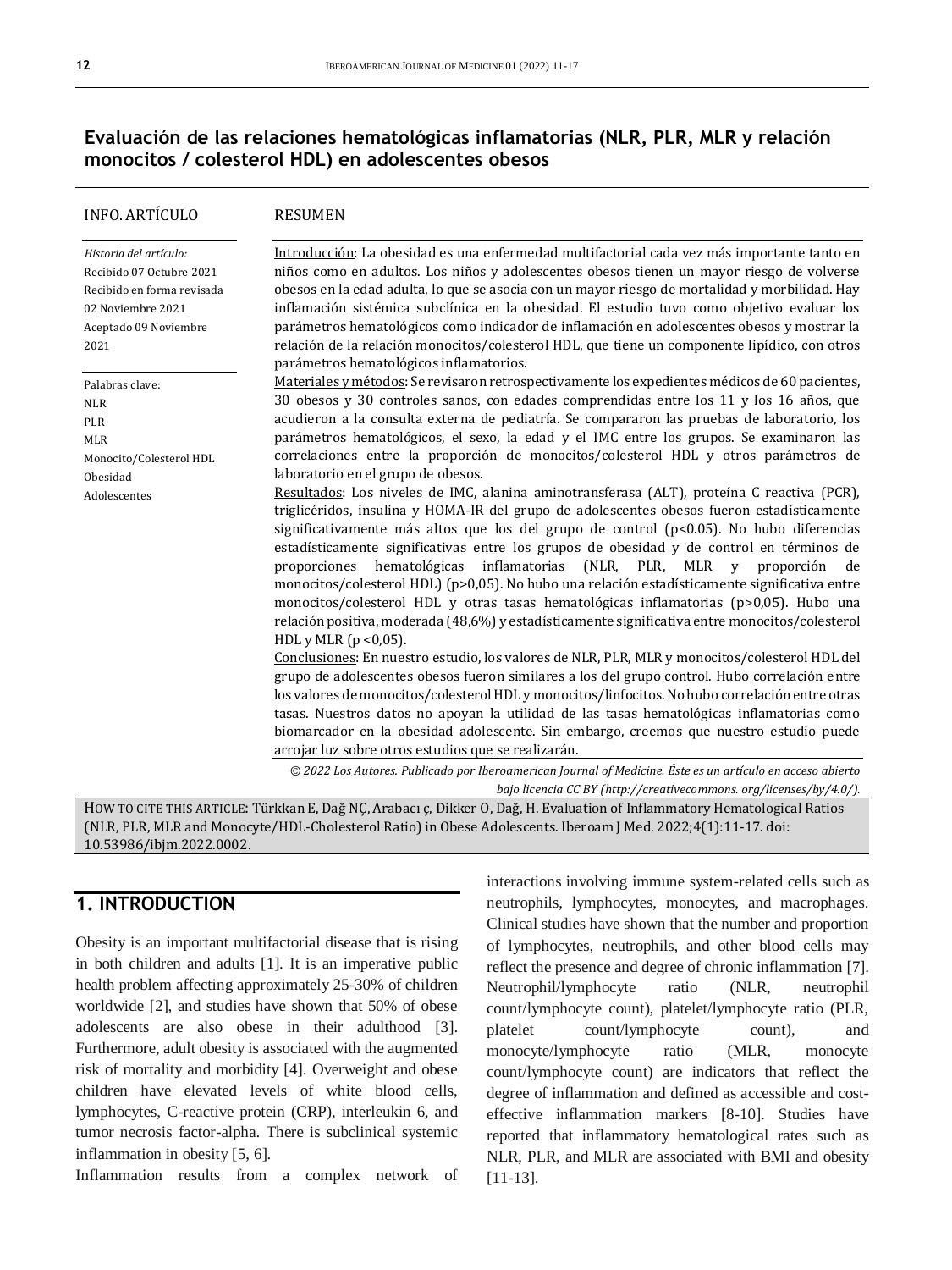Obesity causes an increased risk of cardiovascular morbidity and mortality through different mechanisms such as augmented dyslipidemia, prothrombotic tendency, type 2 diabetes mellitus, and obesity-related hypertension [14]. Changes in lipid profile tests such as an increase in serum total cholesterol, triglyceride, and low-density lipoprotein (LDL-cholesterol) levels and a decrease in high-density lipoprotein (HDL-cholesterol) levels can be observed in obese adolescents [15]. The most common cause of cardiovascular diseases is atherosclerosis accompanied by dyslipidemia and thrombosis [16].

It is known that monocytes play a role in atherosclerosis, and HDL plays a role in the prevention of atherosclerosis and cardiovascular diseases. HDL inhibits the function of monocytes in atherosclerosis and cardiovascular disease [17-19]. In this context, it has been shown that the monocyte/HDL-cholesterol ratio increases in many diseases, especially in atherosclerosis and cardiovascular diseases, and that the monocyte/HDL-cholesterol ratio can be used as a predictive marker in many diseases [19, 20]. Studies have shown that this rate is associated with obesity and metabolic syndrome [21, 22]. The difference of this ratio from other inflammatory hematological ratios is that; it does not only consist of hematological data but also has a lipid component.

Based on these data, we aimed to examine the changes in inflammatory hematological parameters in obese adolescents and to show the relationship of monocyte/HDL ratio, which is containing a lipid component, with other inflammatory hematological parameters.

### **2. MATERIALS AND METHODS**

Ethics committee approval was obtained for our study with the date 01/07/2021 and the number of 275. After ethics committee approval, we retrospectively analyzed the files of 60 patients, 30 obese and 30 healthy controls, aged 11 to 16 years, who applied to the pediatric outpatient clinic between January and May 2021. We evaluated adolescents with a body mass index (BMI) of 95% and above as obese adolescents [23]. HOMA-IR was calculated with the formula (insulin IU/L x glucose mg/dL)/405 for the determination of insulin resistance. Laboratory tests, hematological parameters, gender, age, and BMI were compared between the groups. Correlations between monocyte/HDL-cholesterol and other parameters were examined in the obese group.

Blood was taken into tubes containing ethylenediamine tetra-acetic acid (EDTA) as an anticoagulant for hemogram, and into tubes with non-anticoagulant gel for biochemistry parameters.

#### **2.1. MEASUREMENT OF HEMATOLOGICAL PARAMETERS**

Red blood cells, white blood cells, neutrophils, monocytes, lymphocytes, and platelets were evaluated in complete blood count. Blood tests were performed on Mindray BC 6800 (Mindray Building, China) with their original kit. The BC 6800 hematology analyzer used sheath flow impedance, laser scatter, and SF Cube analysis technology. NLR was obtained by dividing the neutrophil count by the lymphocyte number, PLR by dividing the platelet count by the lymphocyte count, MLR by dividing the monocyte count by the lymphocyte count, and monocytes/HDL-cholesterol by dividing the monocyte count by the HDL-cholesterol level.

#### **2.2. MEASUREMENT OF OTHER LABORATORY TESTS**

Glucose, urea, creatinine, aspartate aminotransferase (AST), alanine aminotransferase (ALT), CRP, total cholesterol, triglyceride, HDL-cholesterol, and LDL-cholesterol tests were measured with colorimetric method; thyroidstimulating hormone (TSH) and insulin tests were measured in the an auto-analyzer (Roche Brand, Cobas 8000 model, USA) by chemiluminescence immunoassay method. HbA1c was measured by the high-performance liquid chromatography method in auto-analyzer (Biorad, Variant II turbo, Japan). LDL-cholesterol was calculated using the Friedewald formula [LDL-cholesterol = total cholesterol - (HDL-cholesterol) - (TG/5)].

#### **2.3. STATISTICAL ANALYSIS**

The suitability of the parameters to the normal distribution was evaluated by Kolmogorov-Smirnov and ShapiroWilks tests. The student's t-test was performed for the comparison of normally distributed parameters between two groups, and the Mann Whitney U test was applied for the comparisons between two groups of parameters that did not show normal distribution. Pearson correlation analysis was performed to examine the relationships between parameters conforming to the normal distribution, and Spearman'srho correlation analysis was used to examine the relationships between parameters not conforming to the normal distribution. Continuity (Yates) Correction was performed to compare qualitative data. Significance was evaluated at the  $p<0.05$ level.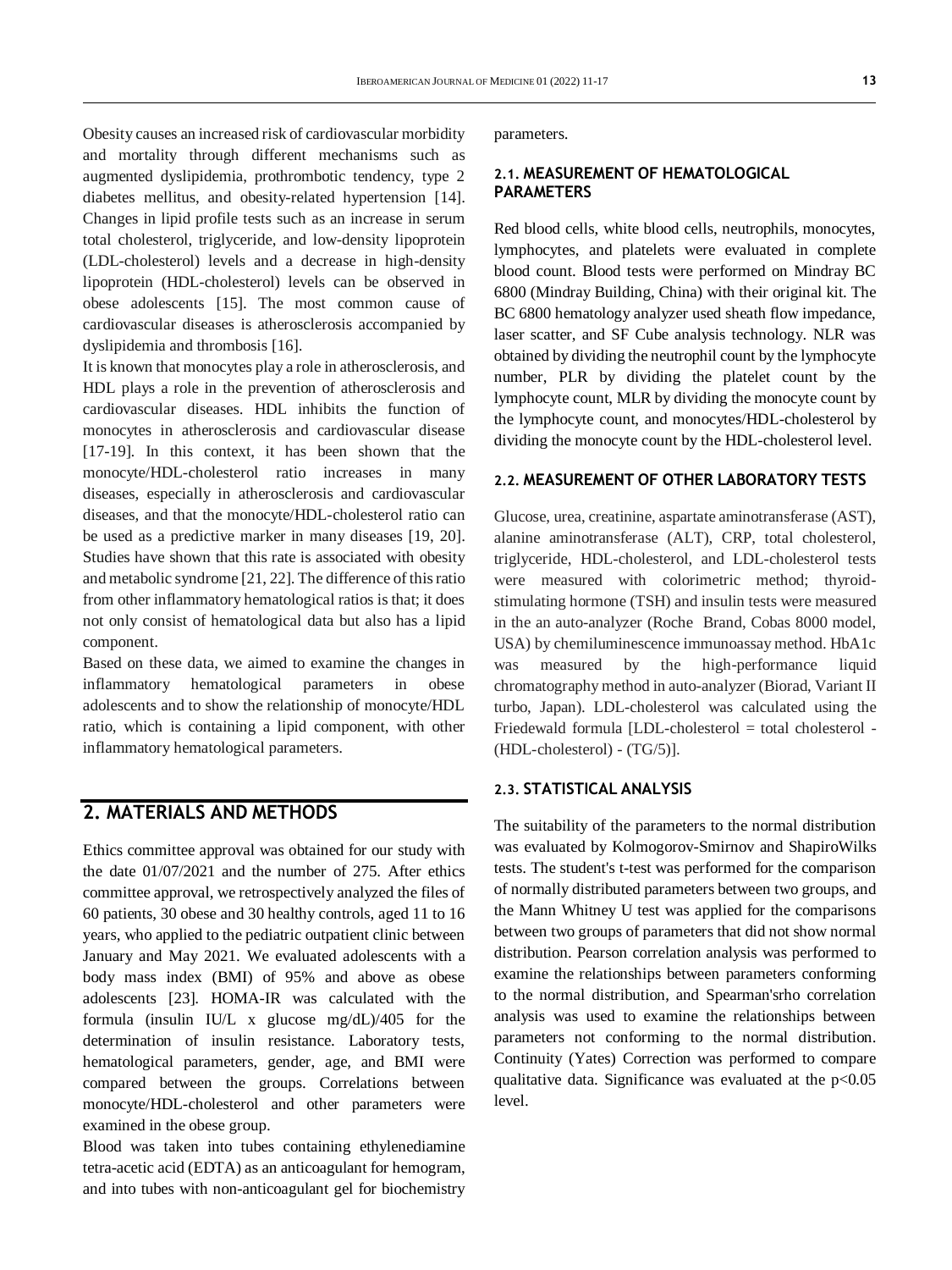# **3. RESULTS**

The study was conducted with a total of 60 adolescents aged between 11 and 16 years. Adolescents were evaluated under two groups as "Obese" (n=30) and "Control" (n=30). There was no statistically significant difference between the groups in terms of mean age and gender distribution  $(p>0.05)$ .

monocyte/HDL-cholesterol and MLR (p<0.05). There was a positive, moderate (45.6%) and statistically significant correlation between monocyte/HDL ratio and WBC and eosinophil counts ( $p<0.05$ ). There was no statistically significant relationship between monocyte/HDL ratio and other study parameters (p>0.05) (Table 3).

|                                            |                                           | Table 1: Evaluation of the groups in terms of study parameters |          |  |  |
|--------------------------------------------|-------------------------------------------|----------------------------------------------------------------|----------|--|--|
| <b>Parameter</b>                           | <b>Obese Adolescent Group</b><br>$(n=30)$ | <b>Healthy Control Adolescent</b><br>Group<br>$(n=30)$         | P value  |  |  |
| Body mass index $(kg/m2)$                  | $32.2 + 4.4$                              | $23.2 \pm 3.3$                                                 | $0.000*$ |  |  |
| HbA1c $(\% )$                              | $5.37 \pm 0.36$                           | $5.18 \pm 0.38$                                                | 0.069    |  |  |
| Glucose (mg/dL)                            | $88.13 \pm 9.2$                           | $86.95 \pm 5.45$                                               | 0.546    |  |  |
| Urea (mg/dL)                               | $25.42 \pm 6.29$                          | $23.53 \pm 6.59$                                               | 0.296    |  |  |
| Creatinine (mg/dL)                         | $0.54 \pm 0.11$                           | $0.54 \pm 0.17$                                                | 0.932    |  |  |
| AST (U/L)                                  | $26.03 \pm 10.87$                         | $20.68 \pm 6.36$                                               | 0.053    |  |  |
| ALT (U/L)                                  | $26.45 \pm 15.65$                         | $15.58 \pm 7.34$                                               | $0.006*$ |  |  |
| C-reactive protein (mg/L)                  | $4.7 \pm 2.83$                            | $2.08 \pm 1.44$                                                | $0.000*$ |  |  |
| Cholesterol (mg/dL)                        | $164.18 \pm 32.85$                        | 156.68±36.71                                                   | 0.438    |  |  |
| Triglyceride (mg/dL)                       | 113.47±54.24                              | $83.42 \pm 40.53$                                              | $0.037*$ |  |  |
| HDL-cholesterol (mg/dL)                    | $46.29 \pm 10.88$                         | $51.63 \pm 12.79$                                              | 0.105    |  |  |
| LDL-cholesterol (mg/dL)                    | 96.58±24.34                               | $90.05 \pm 26.54$                                              | 0.359    |  |  |
| TSH (mU/L)                                 | $2.68 \pm 1.2$                            | $2.12 \pm 0.86$                                                | 0.074    |  |  |
| Insulin (IU/L)                             | $16.99 \pm 9.36$                          | $10.13 \pm 5.4$                                                | $0.001*$ |  |  |
| <b>HOMA-IR</b>                             | $3.7 \pm 2.09$                            | $2.19 \pm 1.22$                                                | $0.001*$ |  |  |
| White blood cell count<br>$(x10^3/\mu L)$  | $8.1 \pm 1.53$                            | $7.35 \pm 1.2$                                                 | 0.067    |  |  |
| Neutrophil $(x10^3/\mu L)$                 | $4.4 \pm 0.95$                            | $3.88 \pm 1.06$                                                | 0.066    |  |  |
| Lymphocyte $(x10^3/\mu L)$                 | $2.93 \pm 0.63$                           | $2.72 \pm 0.61$                                                | 0.233    |  |  |
| Monocyte $(x10^3/\mu L)$                   | $0.52 \pm 0.15$                           | $0.47 \pm 0.12$                                                | 0.211    |  |  |
| Basophile $(x10^3/\mu L)$                  | $0.27 \pm 0.18$                           | $0.25 \pm 0.18$                                                | 0.351    |  |  |
| Eosinophile $(x10^3/\mu L)$                | $0.03 \pm 0.01$                           | $0.03 \pm 0.02$                                                | 0.459    |  |  |
| Red blood cell count<br>$(x10^6/\mu L)$    | $4.95 \pm 0.35$                           | $5.06 \pm 0.54$                                                | 0.376    |  |  |
| Hemoglobin (g/L)                           | 134.08±9.43                               | $140.05 \pm 14.91$                                             | 0.123    |  |  |
| Hematocrit (%)                             | $40.27 \pm 2.6$                           | $41.69 \pm 4.16$                                               | 0.184    |  |  |
| Mean corpuscular volume<br>f(L)            | $81.45 \pm 3.63$                          | 82.56±4.37                                                     | 0.313    |  |  |
| Platelet count $(x10^3/\mu L)$             | 302.16±64.33                              | 298.11±82.59                                                   | 0.839    |  |  |
| Mean platelet volume (fL)                  | $9.49 \pm 0.97$                           | $9.38 \pm 0.77$                                                | 0.674    |  |  |
| <b>Platelet distribution width</b><br>f(L) | $15.87 \pm 0.32$                          | $16.04 \pm 0.3$                                                | 0.058    |  |  |

*Results are expressed as mean±standard deviation. \*p<0.05.*

BMI, ALT, CRP, triglyceride, insulin, and HOMA-IR levels of obese children were statistically significantly higher than the control group ( $p<0.05$ ). There was no statistically significant difference between the obese and control groups in terms of other study parameters  $(p>0.05)$  (Table 1).

There was no statistically significant difference between the obese and control groups in terms of inflammatory hematological rates (p>0.05) (Table 2).

In the obese group, there was a positive, moderate (48.6%), and statistically significant relationship between

### **4. DISCUSSION**

Childhood obesity is associated with chronic inflammation and is an important cause of cardiovascular risk. New biomarkers associated with subclinical inflammation such as NLR [12], PLR [13], MLR [11], and Monocyte/HDLcholesterol [21, 22] have been investigated in obesity, before. These parameters or indices are derived from calculations formulated from the results of routine blood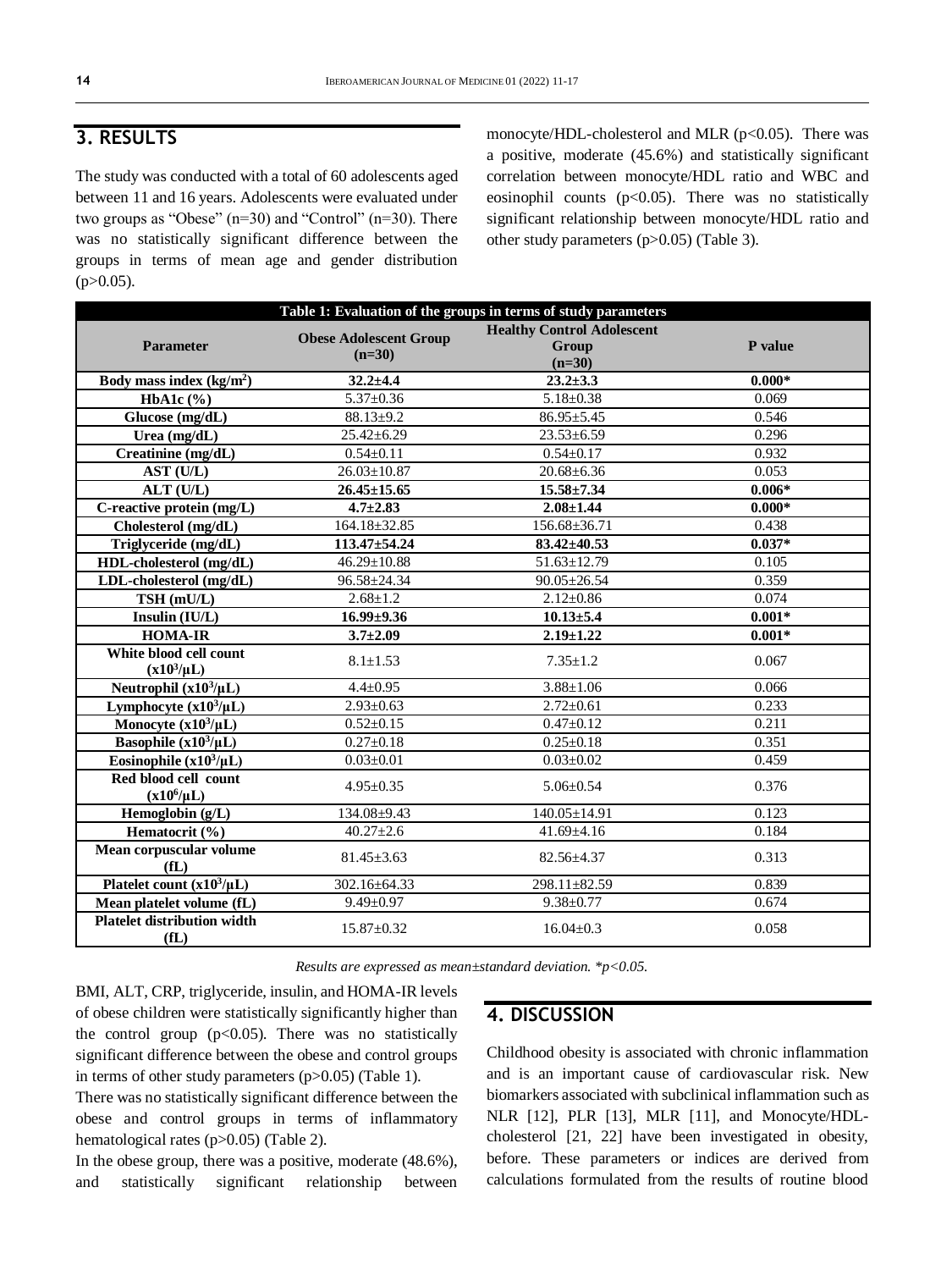analysis. However, the monocyte/HDL-cholesterol ratio comprises a lipid component. In this study, we examined inflammatory hematological ratios such as NLR, PLR, MLR, and monocytes/HDL-cholesterol, as well as hemogram parameters, in adolescent obesity. We found that the NLR, PLR, MLR, and monocyte/HDL-cholesterol values of the obese adolescent group were not different from the control group. Our findings did not support the utility of inflammatory hematological rates as a biomarker in adolescent obesity.

disease [27]. When we examined the studies in obese adolescents, Aydın et al. [12] and Dilek et al. [26] reported that PLR was not different in obese adolescents compared to healthy controls. Again, Santoz et al. [13] found no correlation between NLR and BMI in their study on obese children. We obtained similar results in our study. Therefore, we believe that PLR value cannot be suggested as an inflammation marker in obese adolescents.

MLR is considered a new, inexpensive and reproducible marker suitable for routine use in determining the systemic

| Table 2: Evaluation of the groups in terms of inflammatory hematological rates |                                           |                                                        |         |  |  |  |
|--------------------------------------------------------------------------------|-------------------------------------------|--------------------------------------------------------|---------|--|--|--|
| <b>Parameter</b>                                                               | <b>Obese Adolescent Group</b><br>$(n=30)$ | <b>Healthy Control Adolescent</b><br>Group<br>$(n=30)$ | P value |  |  |  |
| Neutrophil/lymphocyte ratio                                                    | $1.57 \pm 0.48$                           | $1.53 \pm 0.65$                                        | 0.794   |  |  |  |
| platelet/lymphocyte ratio                                                      | $107.4 + 31.51$                           | $115.08 \pm 38.61$                                     | 0.425   |  |  |  |
| monocyte/lymphocyte ratio                                                      | $0.18 \pm 0.06$                           | $0.18 + 0.04$                                          | 0.710   |  |  |  |
| Monocyte/HDL-cholesterol<br>ratio                                              | $0.012 + 0.005$                           | $0.009 + 0.003$                                        | 0.073   |  |  |  |

In obese individuals, inflammatory cells infiltrate into adipose tissue and produce cytokines in adipocytes together with these cells, causing low-level chronic systemic inflammation [24]. In recent years, rates such as NLR and PLR, which are accepted as indicators of subclinical inflammation, have been investigated in obesity and obesityrelated diseases [5, 12, 25]. However, investigations about these rates in pediatric and adolescent obese groups are limited.

Aydın et al. [12] reported higher NLR in obese adolescents than in the control group. Santoz et al. [13] reported a positive correlation between NLR and BMI in their study on obese children. Dilek et al [26] did not find any difference in NLR in obese adolescents compared to the control group. Similar results were obtained in another study in obese patients and they emphasized that NLR is not a good marker of inflammation [5]. Similarly, we did not determine any difference in NLR levels. Based on these data, the utility of NLR as an inflammation marker in obese adolescents is controversial.

Platelets are involved in coagulation. In addition, by secreting proinflammatory cytokines, they cause leukocyte migration and attachment to the endothelial cells and thus play an important role in inflammation [13]. Increased values of PLR are associated with cardiovascular diseases and conditions that increase the risk of cardiovascular

inflammatory response and can be calculated from a hemogram test and under simple laboratory conditions. In a study, MLR was found to be an independent risk factor for the presence of cardiovascular diseases (CVD) and was associated with the lesion severity in patients with previous coronary artery disease [28]. In another study, it was reported that MLR is a strong and independent predictor of CVD mortality [29]. Mete et al [11] did not find any correlation between MLR and BMI in obese and overweight patients. In our study, we found similar MLR values in the obese and control groups. Therefore, we believe that MLR value cannot be used as an inflammation marker in obese adolescents.

Monocytes make up roughly 3-8% of circulating leukocytes and, along with other cells, are essential components of the innate immune system. In tissues, circulating monocytes and their differentiated forms, known as macrophages, play central roles in the initiation and resolution of inflammation; this is mainly through phagocytosis, the release of inflammatory cytokines, presence of reactive oxygen species, and activation of the adaptive immune system [30]. Excessive activation of monocytes exacerbates atherosclerosis and immune diseases, leading to the activation of platelets, endothelial cells, and prothrombotic pathways [31]. HDL neutralizes the pro-inflammatory and pro-oxidant effects of monocytes by inhibiting the oxidation

| Table 3: Correlation of Monocyte/HDL-cholesterol ratio and other study parameters in the obese group |  |         |            |             |            |            |                   |            |                 |                    |
|------------------------------------------------------------------------------------------------------|--|---------|------------|-------------|------------|------------|-------------------|------------|-----------------|--------------------|
| <b>Parameter</b>                                                                                     |  | BMI     | <b>NLR</b> | Cholesterol | <b>PLR</b> | <b>MLR</b> | <b>Neutrophil</b> | Lymphocyte | <b>Monocyte</b> | <b>Eosinophile</b> |
| Monocyte/                                                                                            |  | $-0.15$ | $-0.09$    | $-0.371$    | $-0.319$   | 0.486      | 0.243             | 0.344      | 0.784           | 0.436              |
| HDL-<br>cholesterol                                                                                  |  | 0.362   | 0.58       | $0.022*$    | 0.051      | 0.002      | 0.141             | $0.035*$   | $0.000*$        | $0.006*$           |

*\*p<0.05. BMI: Body mass index; NLR: Neutrophil count/lymphocyte count; MLR: Monocyte/lymphocyte ratio.*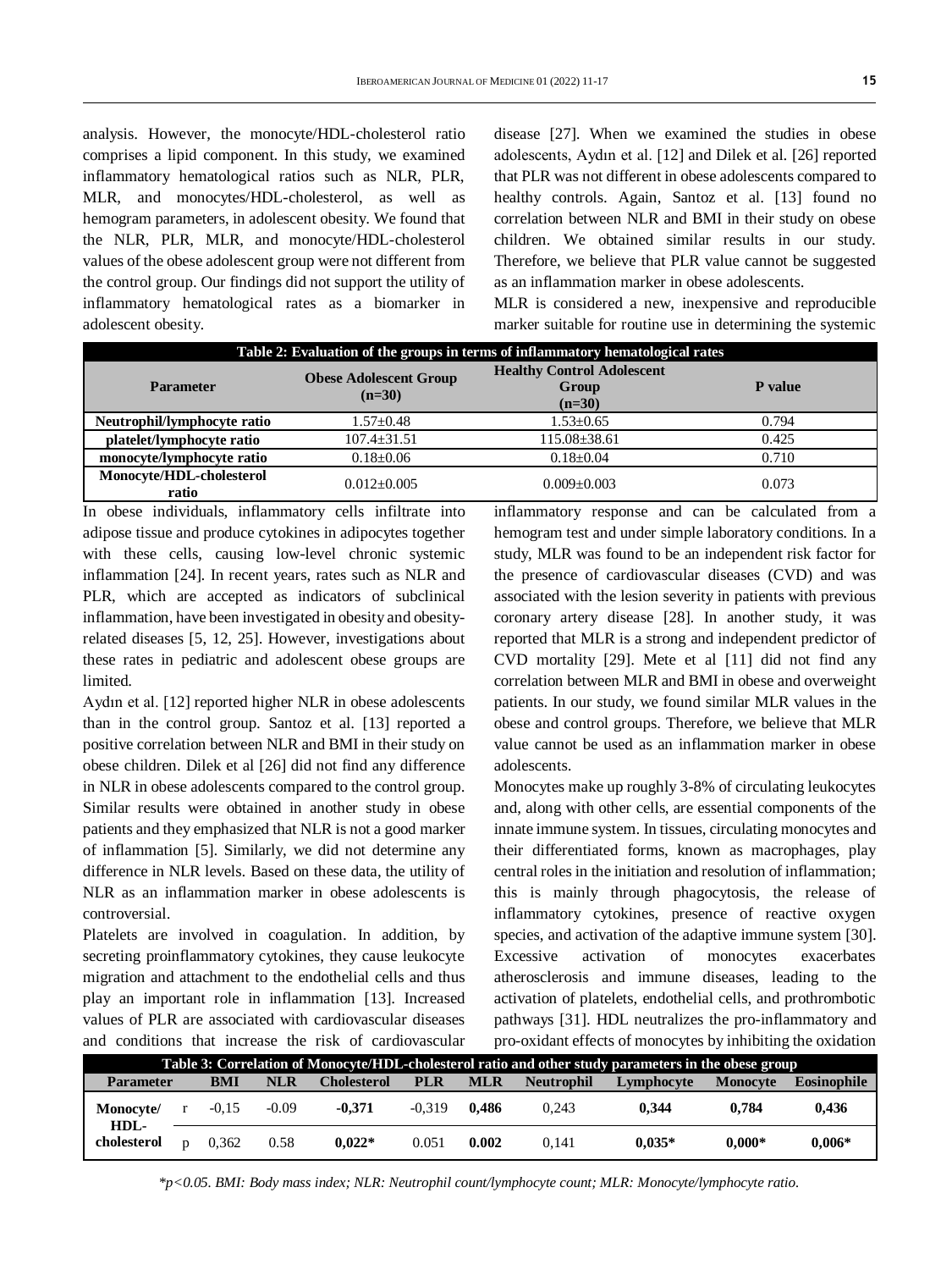of LDL molecules and the migration of macrophages, as well as promoting cholesterol efflux from these cells [32]. It has been reported that the monocyte/HDL-cholesterol ratio, which is accepted as an inflammatory marker, is a new and prognostic indicator of mortality and morbidity in many diseases [33]. It has been reported that the change in the monocyte/HDL-cholesterol ratio is associated with cardiovascular diseases [34], obesity, and metabolic syndrome [21, 22]. However, studies in obese subjects are limited. Usta et al. [22] and Vahit et al. [35] showed that the monocyte/HDL-cholesterol ratio is a marker of the metabolic syndrome characterized by obesity, increased serum glucose levels, increased blood pressure, increased LDL-cholesterol, and decreased HDL-cholesterol levels. We, on the other hand, found that the monocyte/HDLcholesterol ratio in obese adolescents was not different compared to healthy controls. In line with our data, it is difficult to use the monocyte/HDL-cholesterol ratio as an inflammation marker in obese adolescents.

In addition, in our study, we found an inverse relationship between the monocyte/HDL-cholesterol ratio and MLR in obese adolescents. Variables that make up the difference here are HDL-cholesterol level and lymphocyte count. In our study, we did not find a statistically significant difference in HDL-cholesterol and lymphocyte counts in the obese group, however, HDL-cholesterol was lower and lymphocyte count was higher in the obese group. Decreased HDL-cholesterol level is a part of dyslipidemia seen in obese individuals [15]. In addition, increased T lymphocyte count has been reported in obese patients and it has been reported that this is associated with increased cytokine levels in obese patients [36]. In this way, HDL-cholesterol and lymphocyte counts, which vary in different directions in obese patients, explain the inverse relationship between monocyte/HDLcholesterol and MLR in our study. However, further investigations are warranted to elucidate this relationship. In addition, we did not detect a correlation between monocyte/HDL-cholesterol ratio and NLR, PLR, or CRP levels.

Several limitations should be taken into account in our study. The cross-sectional design of our study does not allow exploring causality and temporal relationship between the studied variables. The sample size of our study is among the limitations of our study. Inflammatory cytokines were not evaluated in our study which is another limitation. Therefore, studies with larger samples are needed, including inflammatory processes.

## **5. CONCLUSIONS**

In our study, the NLR, PLR, MLR, and monocyte/HDLcholesterol values of the obese adolescent group were similar to the values of the control group. There was an inverse correlation between monocyte/HDL-cholesterol and monocyte/lymphocyte ratios. There was no correlation between monocyte/HDL-cholesterol ratio and other rates. Our data do not support the utility of inflammatory hematological rates as a biomarker in adolescent obesity. Although studies with larger sample sizes are warranted on this subject, we believe that our results can shed light on other studies to be conducted.

# **6. CONFLICT OF INTERESTS**

The authors have no conflict of interest to declare. The authors declared that this study has received no financial support.

## **7. REFERENCES**

*1. Vos MB, Welsh J. Childhood obesity: update on predisposing factors and prevention strategies. Curr Gastroenterol Rep. 2010;12(4):280-7. doi: [10.1007/s11894-010-0116-1.](https://doi.org/10.1007/s11894-010-0116-1)*

*2. Martorell R, Kettel Khan L, Hughes ML, Grummer-Strawn LM. Overweight and obesity in preschool children from developing countries. Int J Obes Relat Metab Disord. 2000;24(8):959-67. doi[: 10.1038/sj.ijo.0801264.](https://doi.org/10.1038/sj.ijo.0801264)*

*3. Lifshitz F. Obesity in children. J Clin Res Pediatr Endocrinol. 2008;1(2):53- 60. doi[: 10.4008/jcrpe.v1i2.35.](https://doi.org/10.4008/jcrpe.v1i2.35)*

*4. Llewellyn A, Simmonds M, Owen CG, Woolacott N. Childhood obesity as a predictor of morbidity in adulthood: a systematic review and meta-analysis. Obes Rev. 2016;17(1):56-67. doi[: 10.1111/obr.12316.](https://doi.org/10.1111/obr.12316)*

*5. Bahadır A, Baltacı D, Türker Y, Türker Y, Iliev D, Öztürk S, et al. Is the neutrophil-to-lymphocyte ratio indicative of inflammatory state in patients with obesity and metabolic syndrome? Anatol J Cardiol. 2015;15(10):816-22. doi: [10.5152/akd.2014.5787.](https://doi.org/10.5152/akd.2014.5787)*

*6. Inzaugarat ME, Billordo LA, Vodánovich F, Cervini GM, Casavalle PL, Vedire C, et al. Alterations in innate and adaptive immune leukocytes are involved in paediatric obesity. Pediatr Obes. 2014;9(5):381-90. doi: [10.1111/j.2047-6310.2013.00179.x.](https://doi.org/10.1111/j.2047-6310.2013.00179.x)*

*7. Nathan C. Neutrophils and immunity: challenges and opportunities. Nat Rev Immunol. 2006;6(3):173-82. doi[: 10.1038/nri1785.](https://doi.org/10.1038/nri1785)*

*8. Gijsberts CM, Ellenbroek GHJM, Ten Berg MJ, Huisman A, van Solinge WW, Lam CS, et al. Effect of Monocyte-to-Lymphocyte Ratio on Heart Failure Characteristics and Hospitalizations in a Coronary Angiography Cohort. Am J Cardiol. 2017;120(6):911-6. doi[: 10.1016/j.amjcard.2017.06.020.](https://doi.org/10.1016/j.amjcard.2017.06.020)*

*9. Hyun S, Kwon S, Cho S, Park S, Jung W, Moon S, et al. Can the Neutrophilto-Lymphocyte Ratio Appropriately Predict Carotid Artery Stenosis in Patients with Ischemic Stroke?-A Retrospective Study. J Stroke Cerebrovasc Dis. 2015;24(11):2646-51. doi[: 10.1016/j.jstrokecerebrovasdis.2015.07.024.](https://doi.org/10.1016/j.jstrokecerebrovasdis.2015.07.024)*

*10. Vakili H, Shirazi M, Charkhkar M, Khaheshi I, Memaryan M, Naderian M. Correlation of platelet-to-lymphocyte ratio and neutrophil-to-lymphocyte ratio with thrombolysis in myocardial infarction frame count in ST-segment*